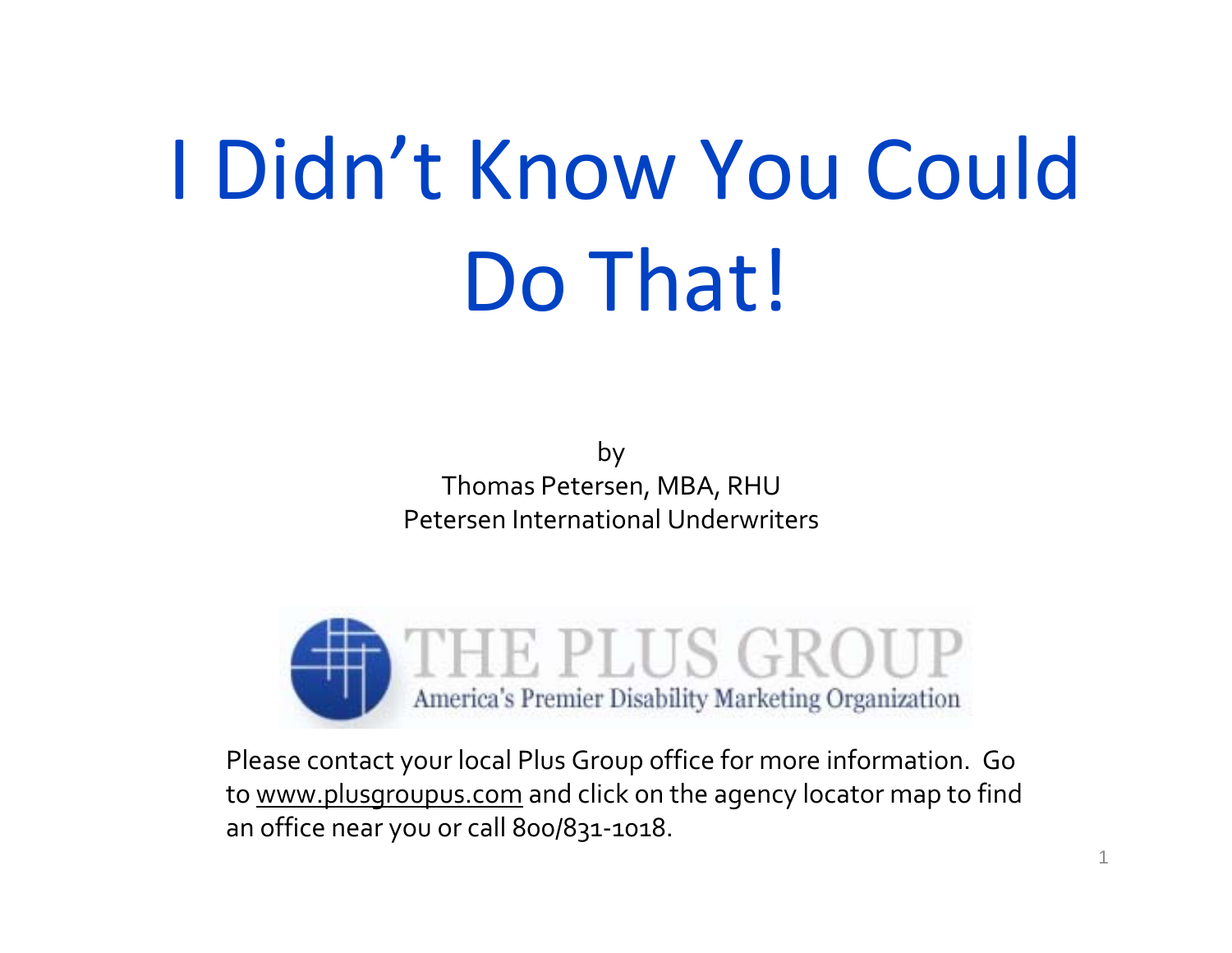### Real Life Problems Real Life Solutions

Common Issues

- and the state of the state Not Enough
- –– Special Situations
- and the state of the state  $-$  Starts with a Bang and Ends with a Thud

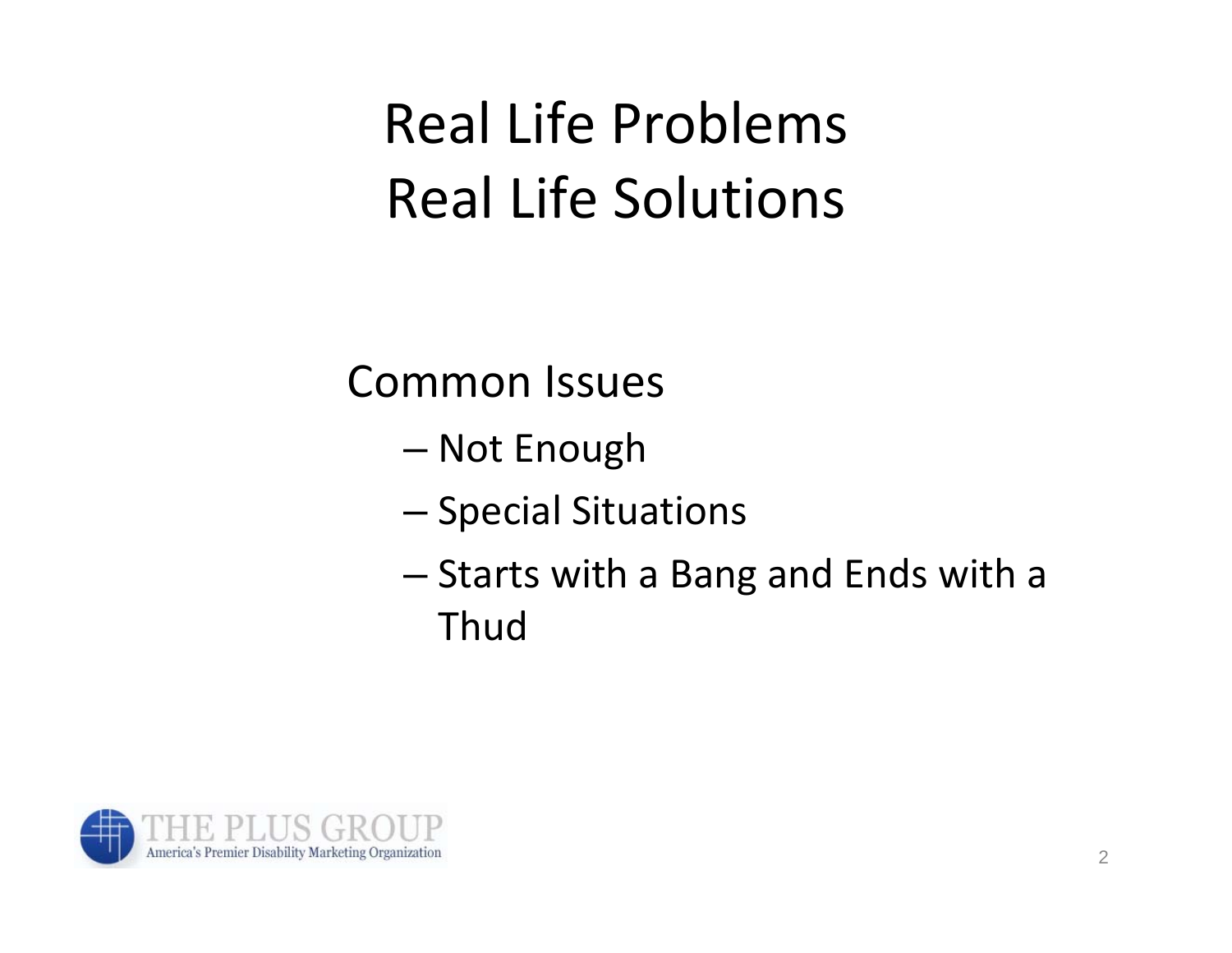# \$15,000? I Need \$50,000!

- Business Executive
- Annual Income\$925,000
- Solution Excess/Supplemental



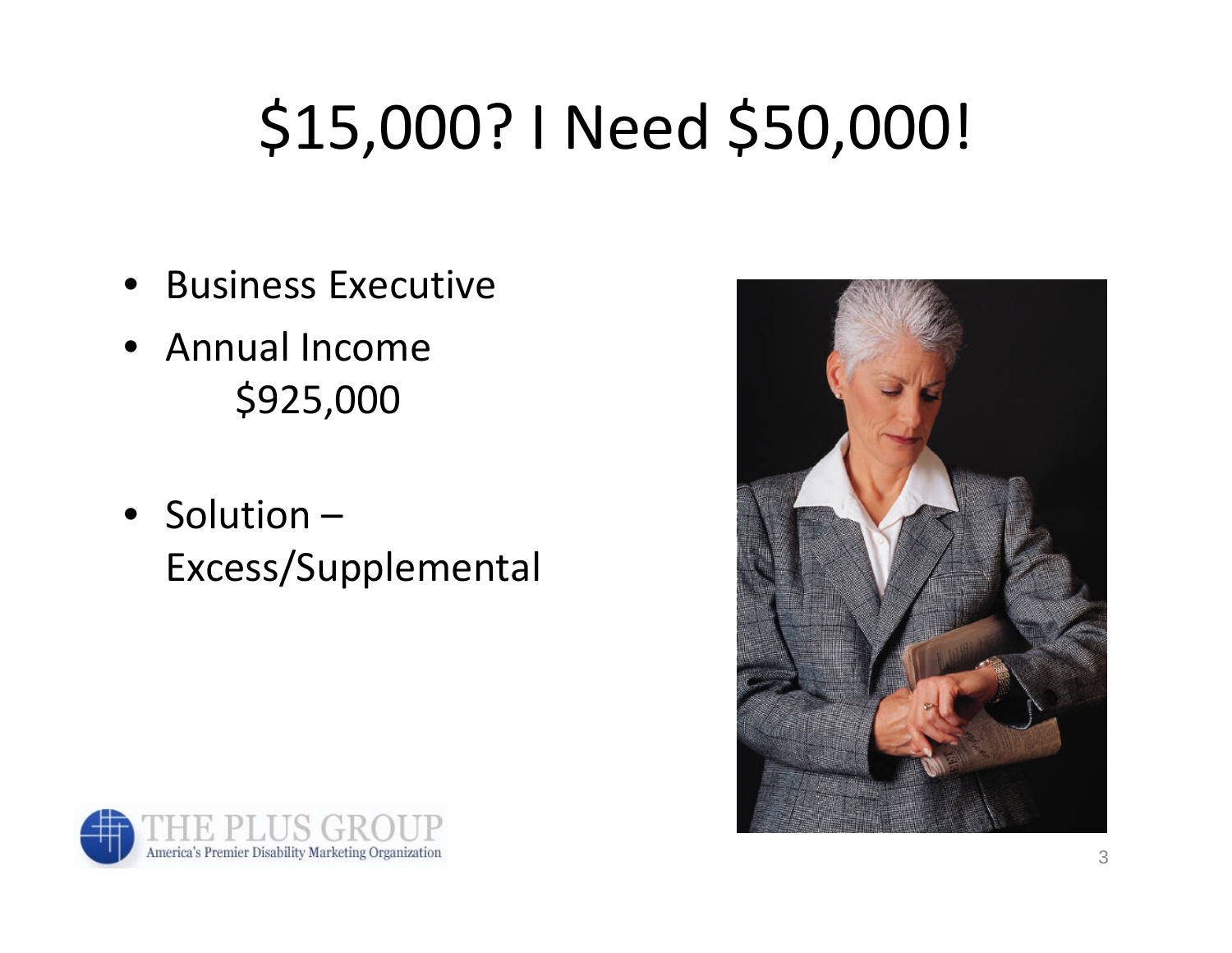#### How Much Disability Coverage is Enough?

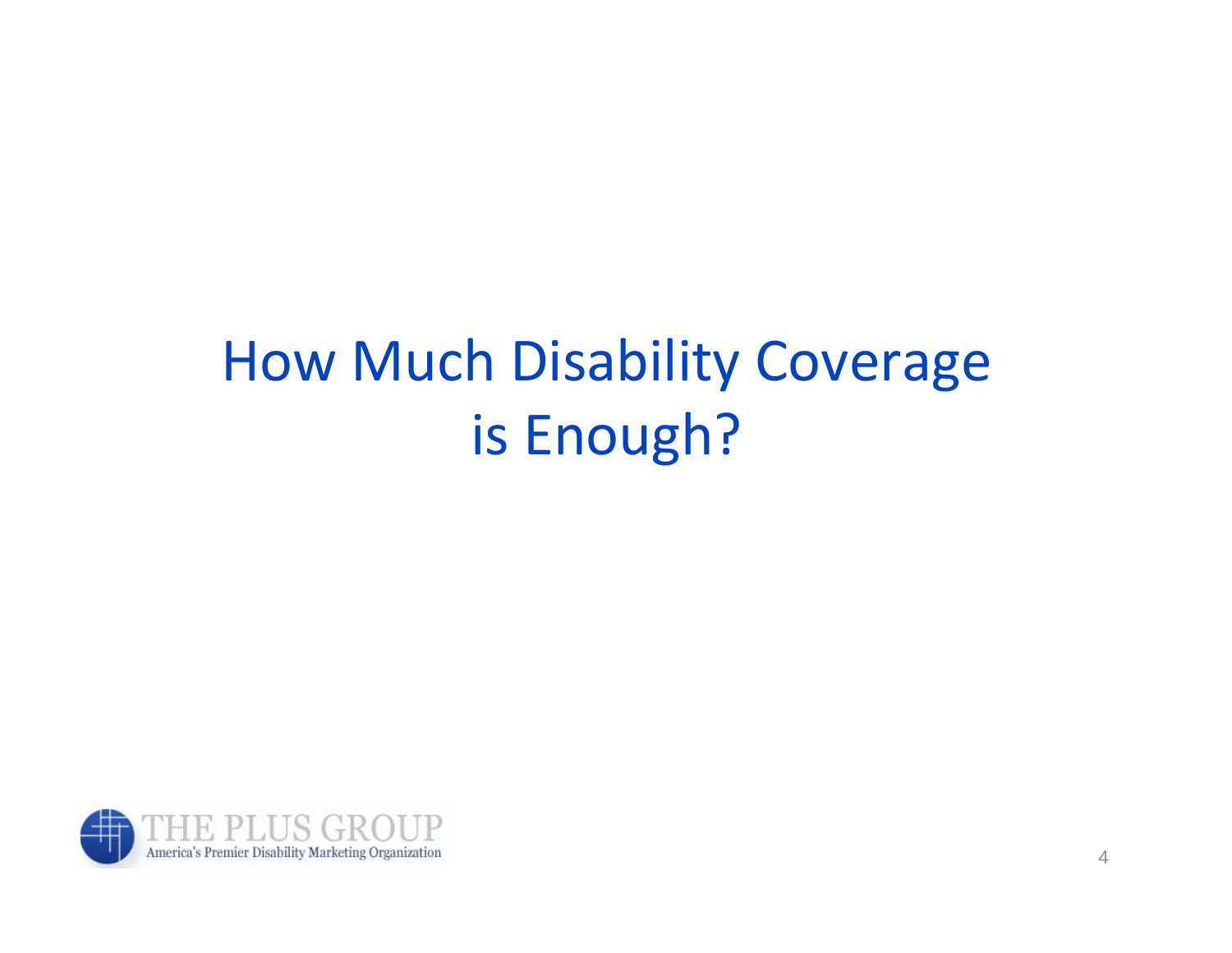### So Let's Review the Need

- Various 3<sup>rd</sup> party surveys 65% to 75%
- Various Industry experts 50% to 80%
	- LUTC
	- RHU
	- LOMA
	- and the state of the state – The American College
- Traditional Group Disability 60% or 2/3

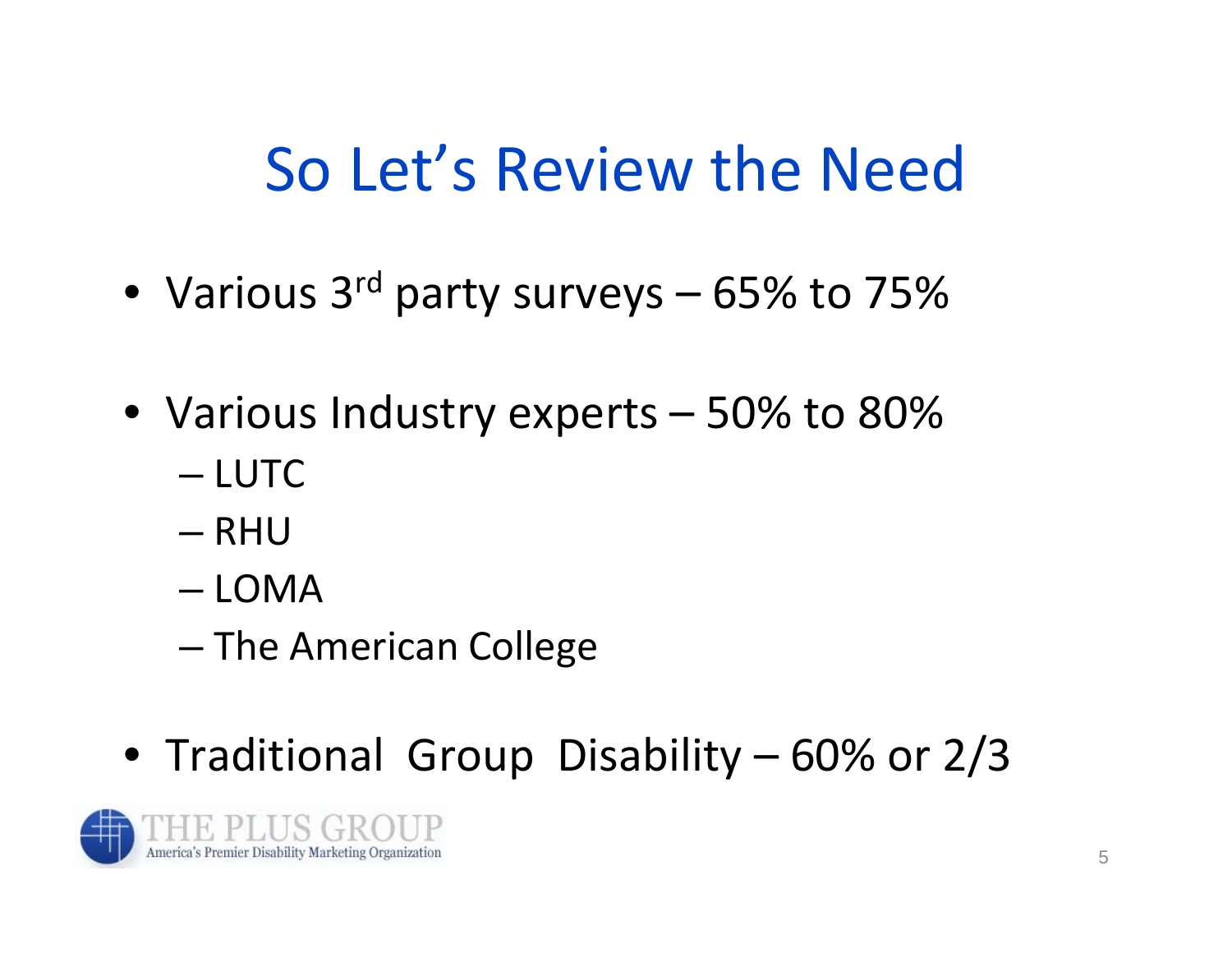## **% Income Issued by Most Carriers**

If 65% is the agreed upon number, why does the primary markets limit the coverage?

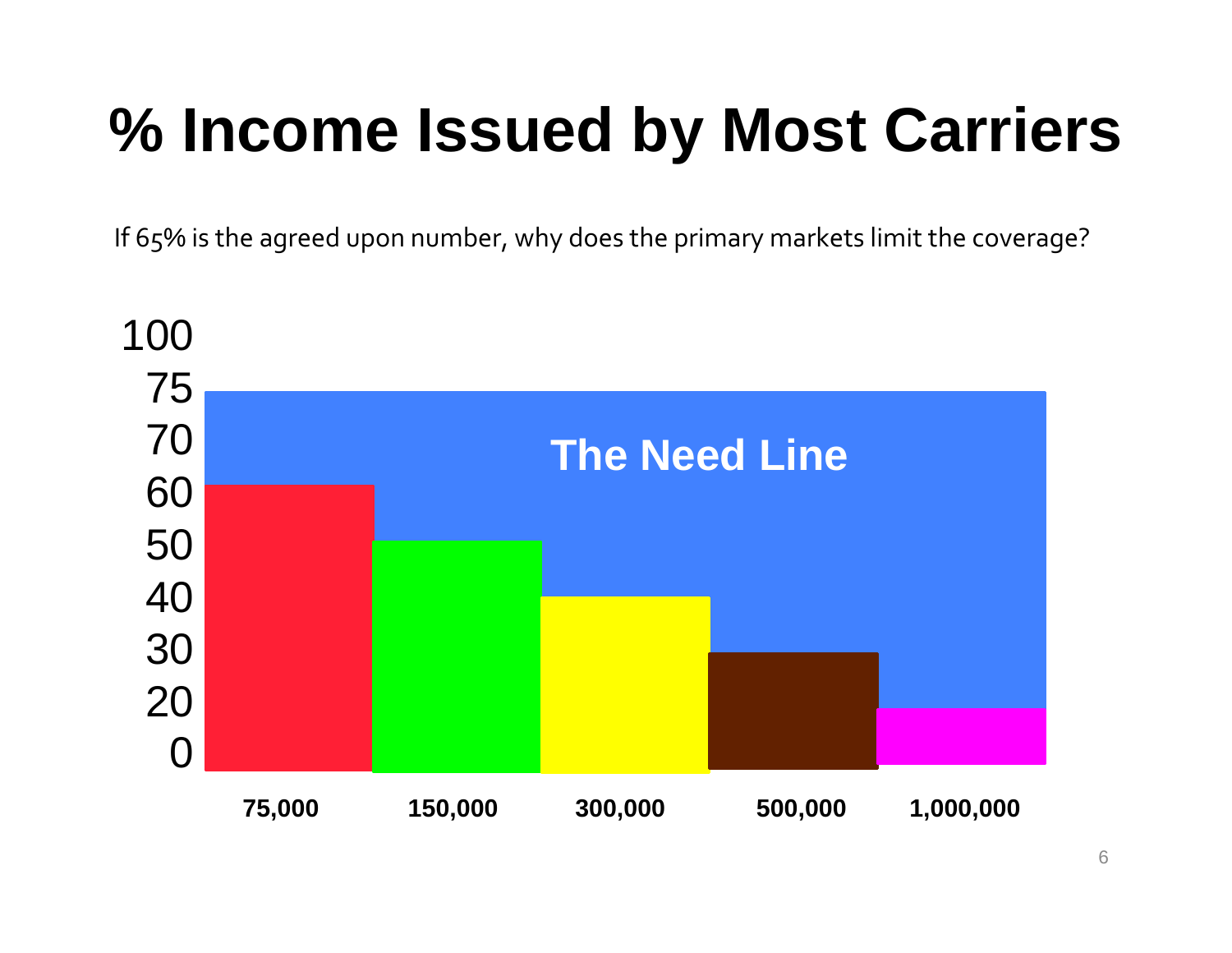Π Not limited to just Personal Disability!

- Buy‐Sell
- Business Overhead Expense
- Key Person

What are the maximums from most carriers??

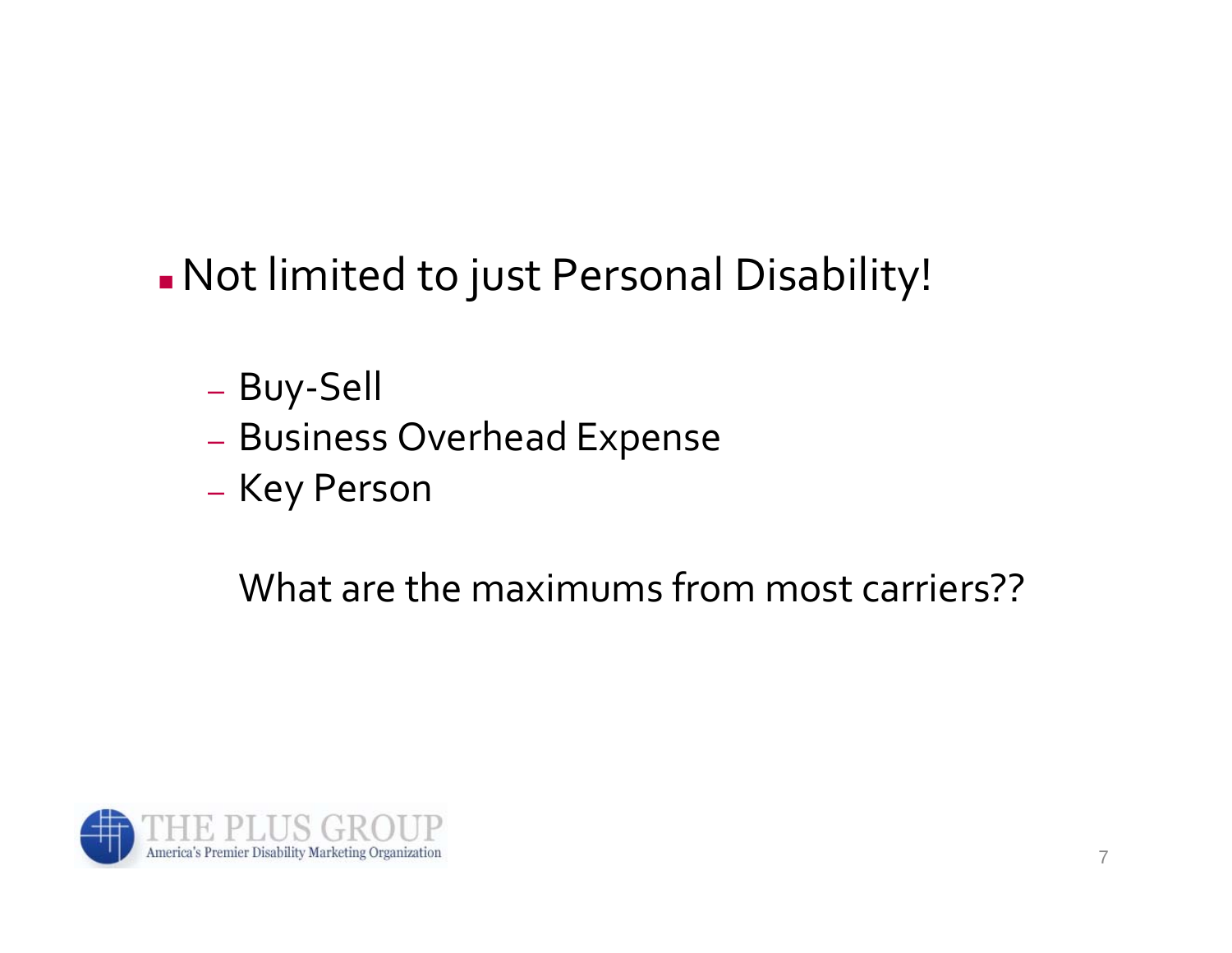# The Buy Sell



- Textile Company
	- –Valued at \$20,000,000
	- 2 Partners
- I need \$10 million Life and \$1,000,000 DI Buy Sell!
- The Solution
	- **Links of the Company** Excess Buy‐Sell Disability

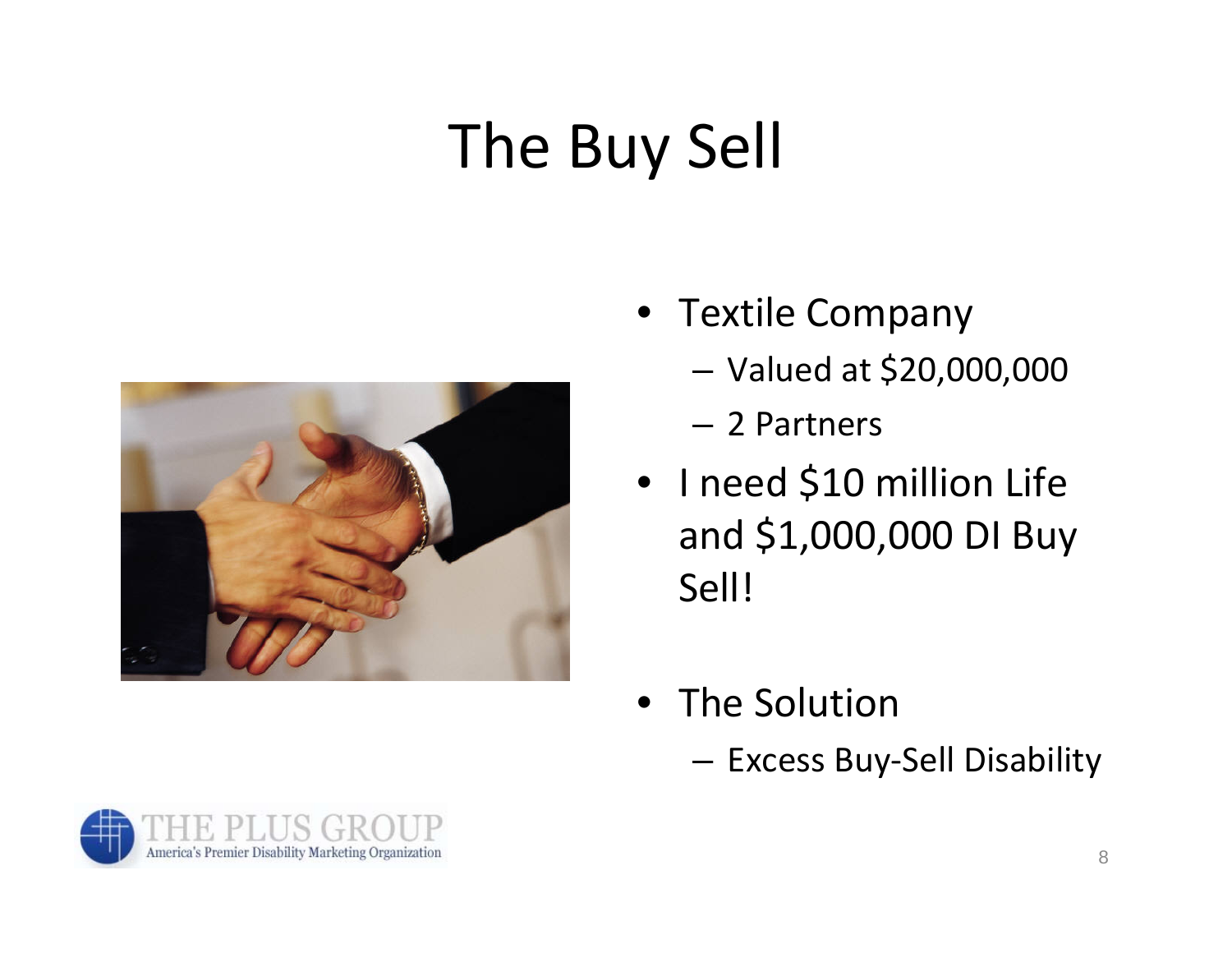# The \$100,000 BOE

- 1 Doctor Plastic Surgeon
- Clinic, staff, airplane
- Monthly overhead \$100,000



• Solution ‐ \$100,000 BOE

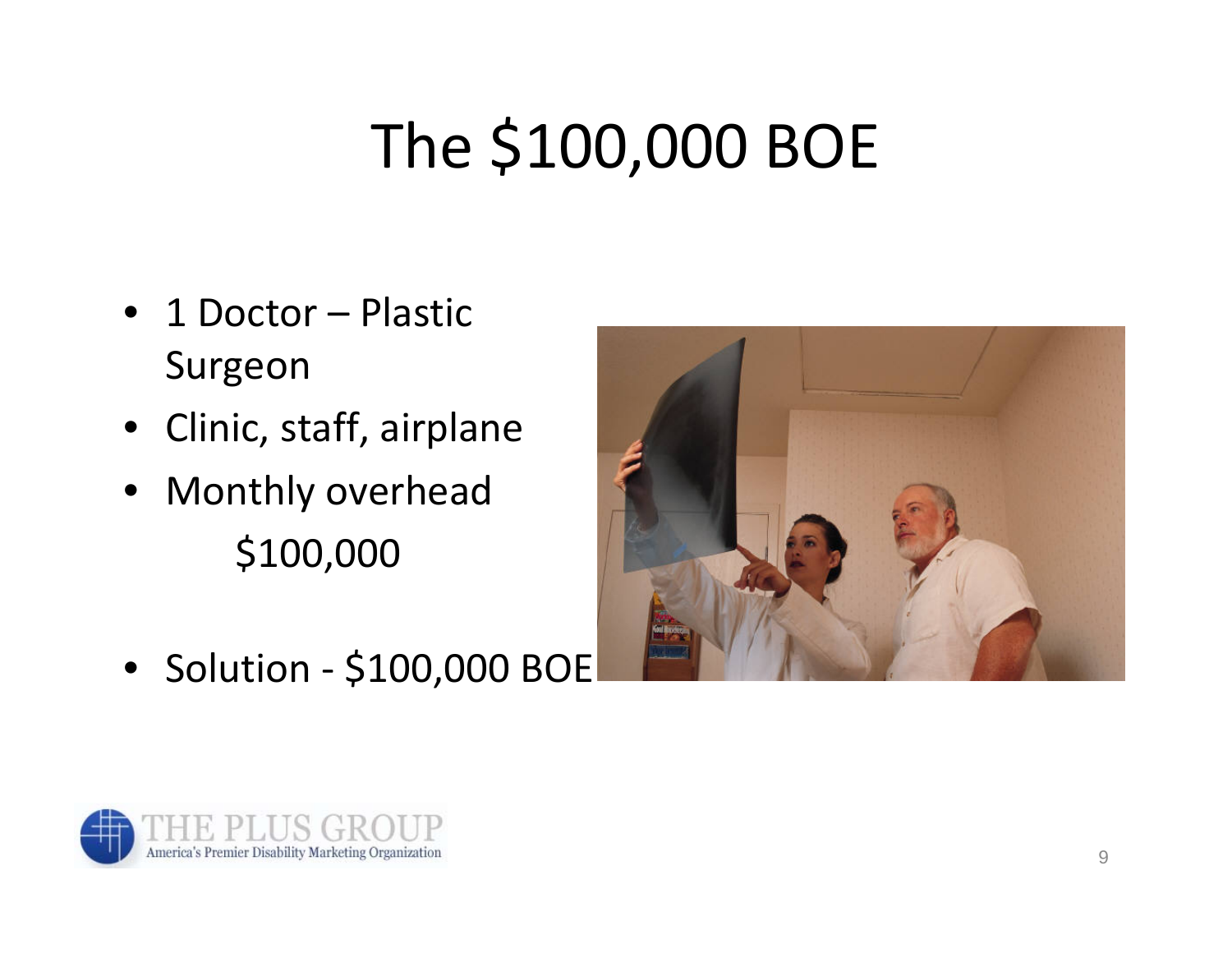## The \$30 Million Man



- The problem
	- –10 lawyer firm
	- Annual revenue exceeded \$30 Million
	- The Rainmaker!

- The Solution
	- Key Person DI

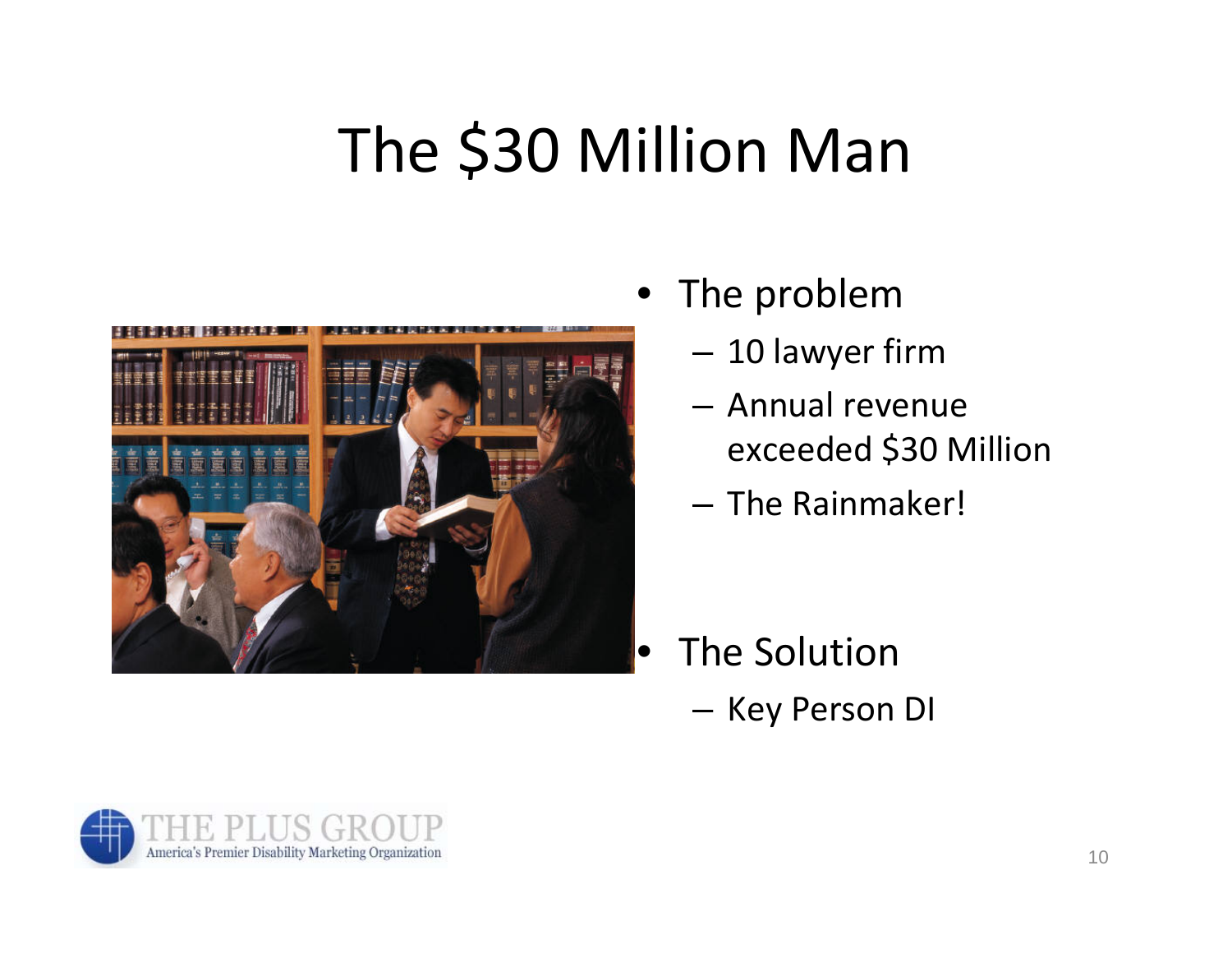## The College Senior

- $\bullet$ Age 21
- $\bullet$ Philosophy Student
- $\bullet$ 100mph fastball!





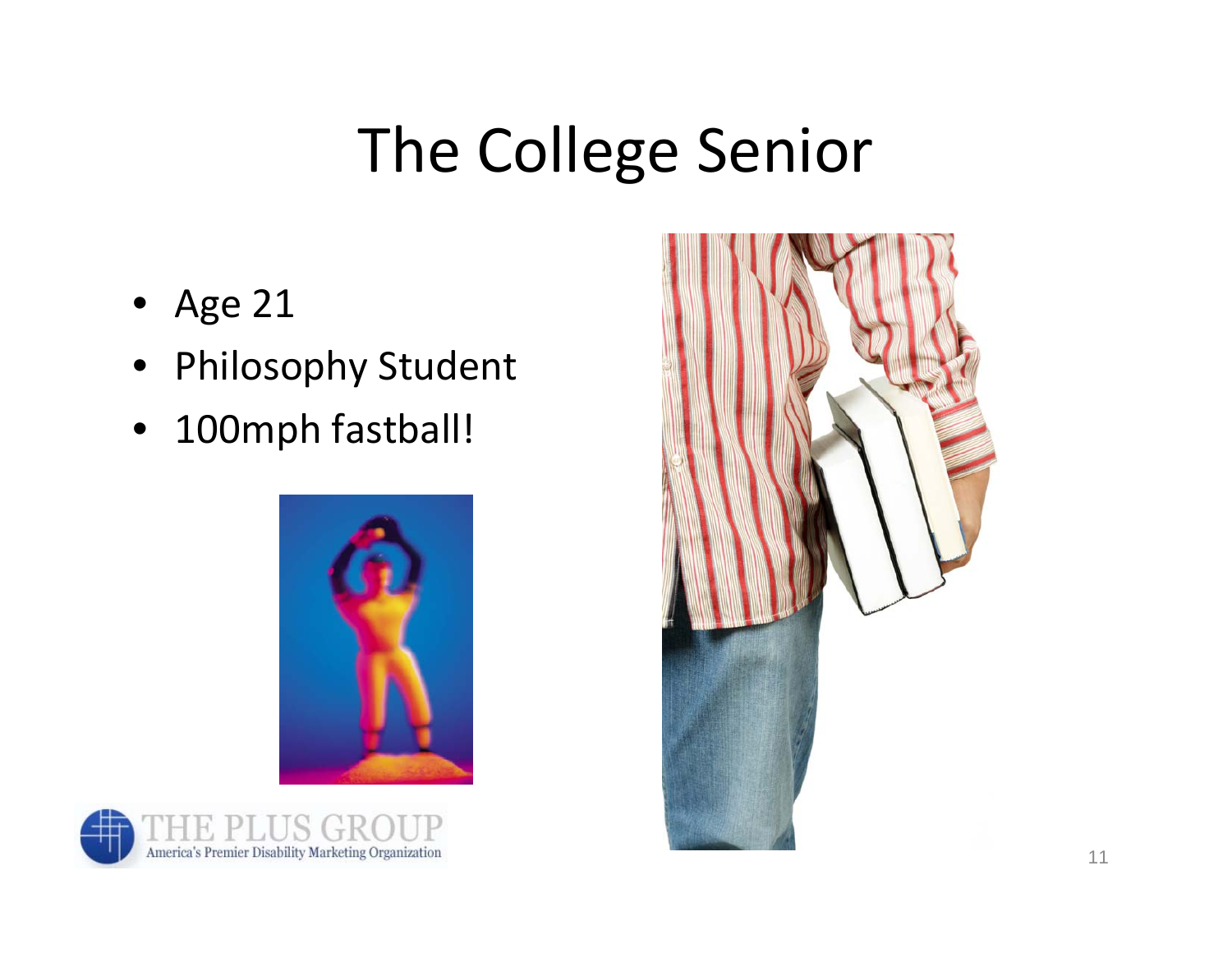## Meet Smith and Jones

- • Scenario
	- **Links of the Company**  $-$  Dr. Smith (30) wants to buy in to Dr. Jones (60) practice.
	- **Links of the Company** Goal – 5 year payments
	- Problem What if Dr. Smith doesn't make it?
	- What if Dr. Jones Doesn't make it either?
- The Solution DI Buy‐In



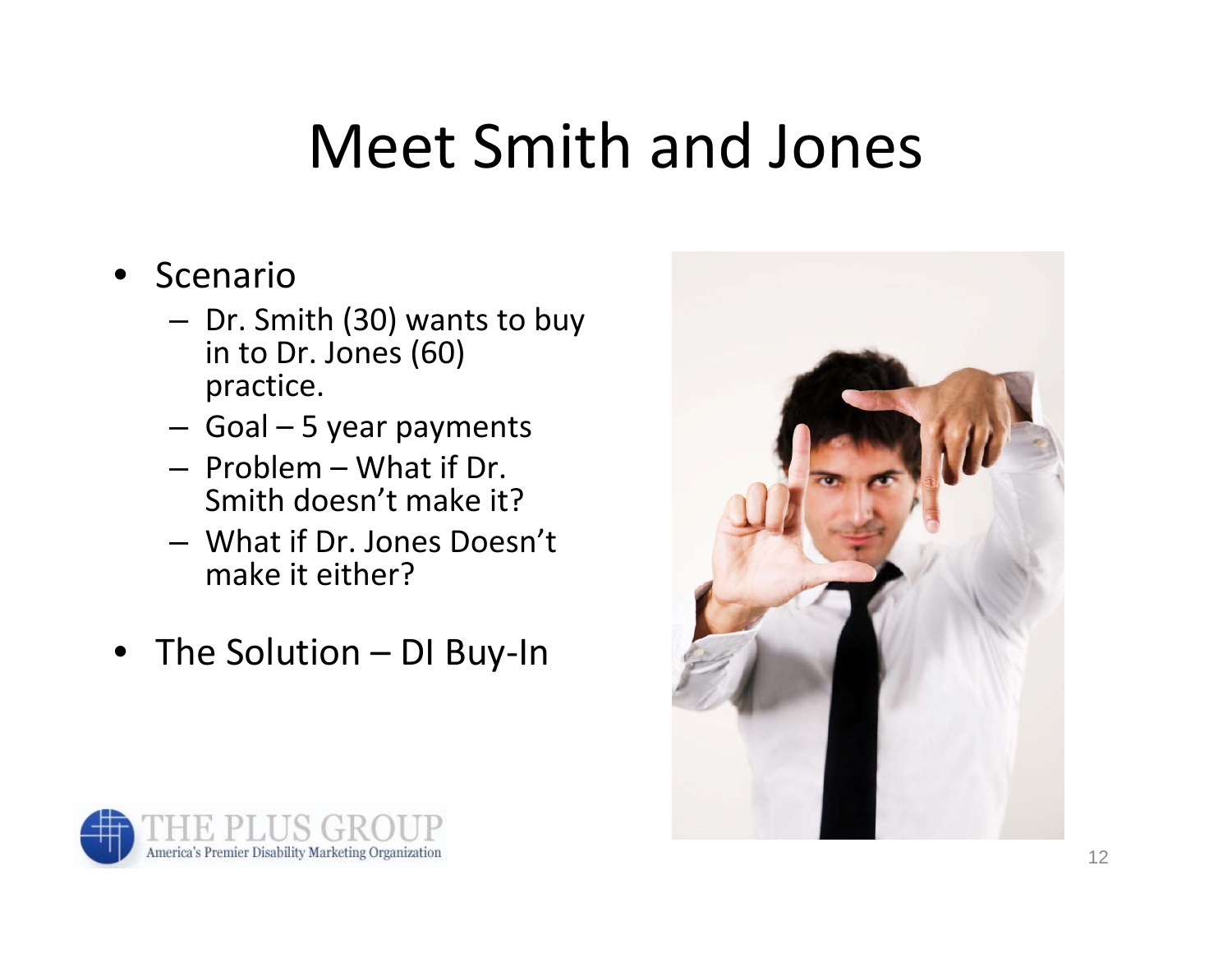## And FULL Benefits!



- • The problem
	- – $-$  Company providing a severance package to include salary and benefits!

- The Solution
	- –— Severance Disability Plan

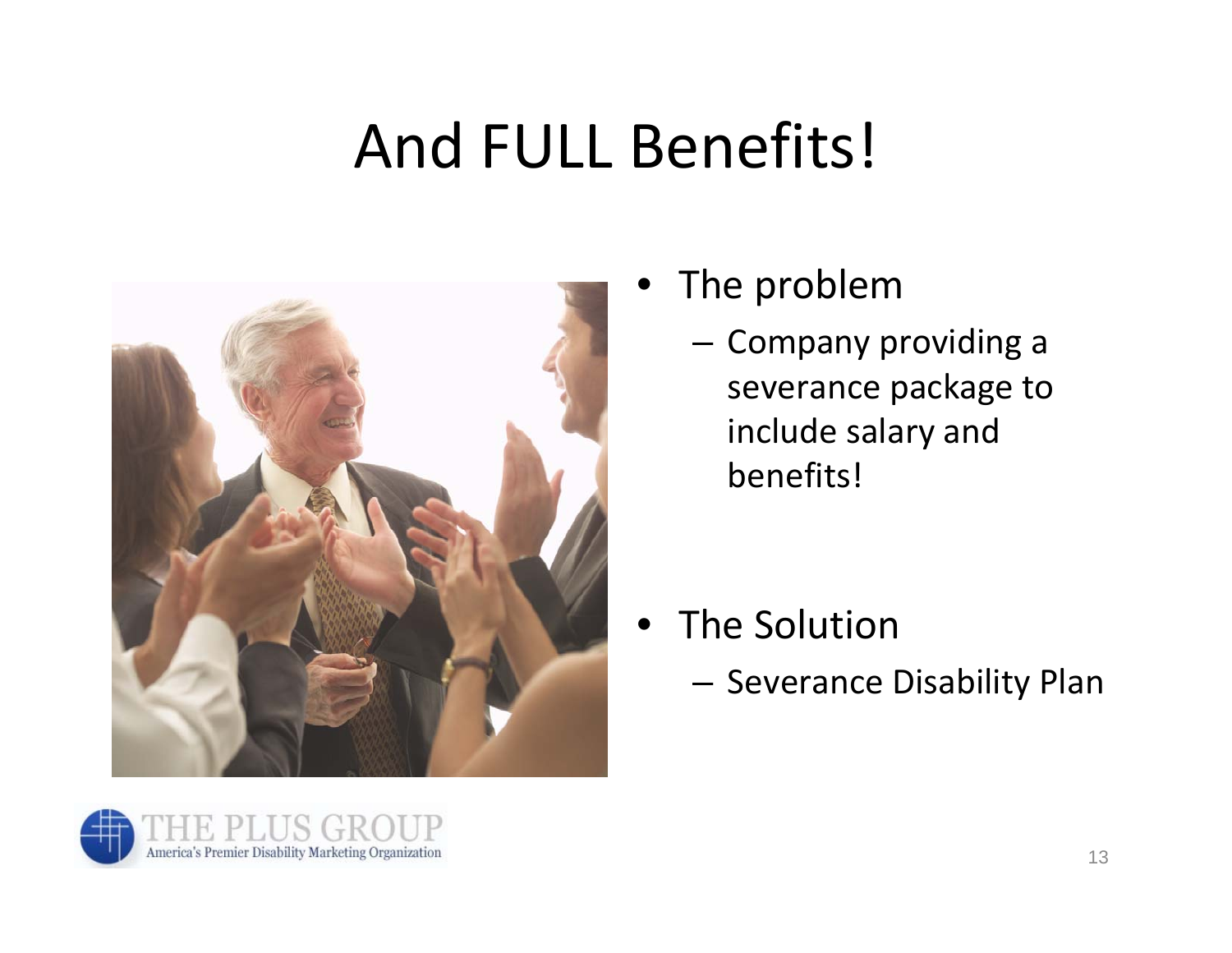## The Golden Spike

- The Problem
	- 3 Partners in business 20 years
	- **Links of the Company** Have DI Buy‐Sell
	- 1 Partner is now 60

- The Solution
	- and the state of the  $-$  The Golden Spike DI Buy Sell to fill in the gaps